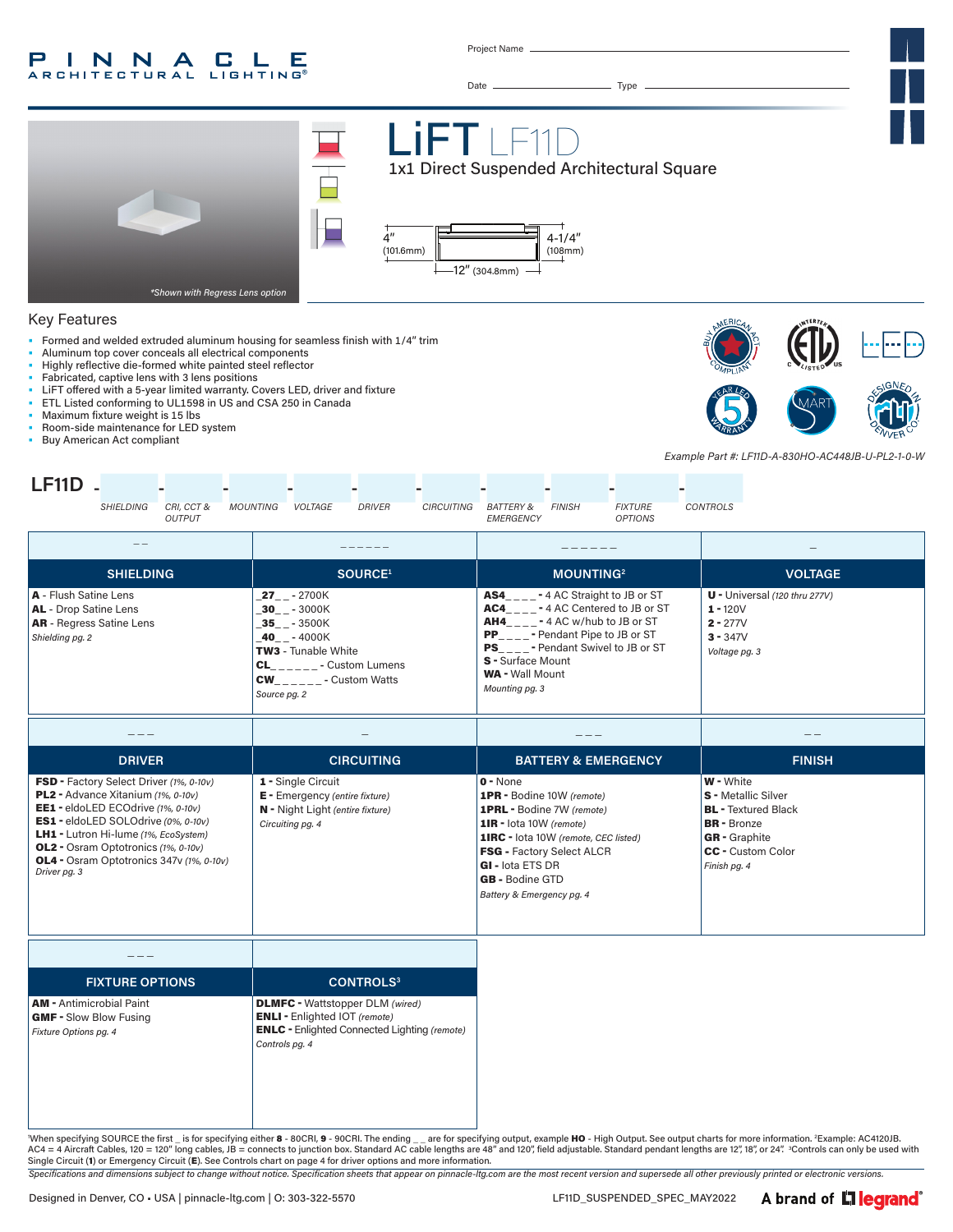

# Shielding

- 
- Fabricated, captive lens with 3 lens positions  **Captive 1998** Highly reflective white reflectors maintain uniform lens brightness



## Source: White LED

- Specify either 80 or 90 CRI
	- Longer lead-time may apply for 90 CRI. Consult factory
- 80 CRI = R9≥19 and 90 CRI = R9≥61

| <b>Custom Output- Lumens OR Wattage</b><br>Specify CRI, CCT and desired lumens (i.e. CL8352000)<br>CL<br>Specify lumens between standard offering listed below. Lumens are specified per color temp<br>Specify CRI, CCT and desired wattage (i.e. CW94020)<br><b>CW</b><br>Specify watts between standard offering listed below<br><b>80 CRI</b><br>Color<br>Shielding<br>Lumens<br>A, AL, AR<br><b>Satine Lens</b><br>LPW<br>Watts<br>6.0<br>92<br>830LO<br>3000K<br>552<br>9.1<br>98<br><b>830MO</b><br>888<br>3000K<br>95<br><b>830HO</b><br>3000K<br>1215<br>12.8<br>835LO<br>571<br>95<br>3500K<br>6.0<br><b>835MO</b><br>931<br>9.1<br>102<br>3500K<br>835HO<br>1291<br>101<br>3500K<br>12.8<br>840LO<br>599<br>99<br>4000K<br>6.0<br><b>840MO</b><br>965<br>9.1<br>4000K<br>106<br>1329<br>12.9<br>103<br><b>840HO</b><br>4000K<br><b>90 CRI</b><br>6.0<br>74<br>927LO<br>2700K<br>448<br>79<br><b>927MO</b><br>722<br>9.1<br>2700K<br>77<br>12.8<br><b>927HO</b><br>2700K<br>991<br>79<br>478<br>6.0<br>930LO<br>3000K<br>771<br>9.1<br>85<br><b>930MO</b><br>3000K<br>83<br><b>930HO</b><br>1060<br>12.8<br>3000K<br>935LO<br>478<br>6.0<br>79<br>3500K<br>935MO<br>771<br>9.1<br>85<br>3500K<br>83<br>935HO<br>3500K<br>1060<br>12.8<br>503<br>84<br><b>940LO</b><br>4000K<br>6.0<br><b>940MO</b><br>810<br>9.1<br>89<br>4000K<br>86<br><b>940HO</b><br>4000K<br>1110<br>12.9 | Longer read-time may apply for 90 CRI. Consult factory |  |  |  |  |  |  |  |
|-----------------------------------------------------------------------------------------------------------------------------------------------------------------------------------------------------------------------------------------------------------------------------------------------------------------------------------------------------------------------------------------------------------------------------------------------------------------------------------------------------------------------------------------------------------------------------------------------------------------------------------------------------------------------------------------------------------------------------------------------------------------------------------------------------------------------------------------------------------------------------------------------------------------------------------------------------------------------------------------------------------------------------------------------------------------------------------------------------------------------------------------------------------------------------------------------------------------------------------------------------------------------------------------------------------------------------------------------------------------------------------------|--------------------------------------------------------|--|--|--|--|--|--|--|
|                                                                                                                                                                                                                                                                                                                                                                                                                                                                                                                                                                                                                                                                                                                                                                                                                                                                                                                                                                                                                                                                                                                                                                                                                                                                                                                                                                                         |                                                        |  |  |  |  |  |  |  |
|                                                                                                                                                                                                                                                                                                                                                                                                                                                                                                                                                                                                                                                                                                                                                                                                                                                                                                                                                                                                                                                                                                                                                                                                                                                                                                                                                                                         |                                                        |  |  |  |  |  |  |  |
|                                                                                                                                                                                                                                                                                                                                                                                                                                                                                                                                                                                                                                                                                                                                                                                                                                                                                                                                                                                                                                                                                                                                                                                                                                                                                                                                                                                         |                                                        |  |  |  |  |  |  |  |
|                                                                                                                                                                                                                                                                                                                                                                                                                                                                                                                                                                                                                                                                                                                                                                                                                                                                                                                                                                                                                                                                                                                                                                                                                                                                                                                                                                                         |                                                        |  |  |  |  |  |  |  |
|                                                                                                                                                                                                                                                                                                                                                                                                                                                                                                                                                                                                                                                                                                                                                                                                                                                                                                                                                                                                                                                                                                                                                                                                                                                                                                                                                                                         |                                                        |  |  |  |  |  |  |  |
|                                                                                                                                                                                                                                                                                                                                                                                                                                                                                                                                                                                                                                                                                                                                                                                                                                                                                                                                                                                                                                                                                                                                                                                                                                                                                                                                                                                         |                                                        |  |  |  |  |  |  |  |
|                                                                                                                                                                                                                                                                                                                                                                                                                                                                                                                                                                                                                                                                                                                                                                                                                                                                                                                                                                                                                                                                                                                                                                                                                                                                                                                                                                                         |                                                        |  |  |  |  |  |  |  |
|                                                                                                                                                                                                                                                                                                                                                                                                                                                                                                                                                                                                                                                                                                                                                                                                                                                                                                                                                                                                                                                                                                                                                                                                                                                                                                                                                                                         |                                                        |  |  |  |  |  |  |  |
|                                                                                                                                                                                                                                                                                                                                                                                                                                                                                                                                                                                                                                                                                                                                                                                                                                                                                                                                                                                                                                                                                                                                                                                                                                                                                                                                                                                         |                                                        |  |  |  |  |  |  |  |
|                                                                                                                                                                                                                                                                                                                                                                                                                                                                                                                                                                                                                                                                                                                                                                                                                                                                                                                                                                                                                                                                                                                                                                                                                                                                                                                                                                                         |                                                        |  |  |  |  |  |  |  |
|                                                                                                                                                                                                                                                                                                                                                                                                                                                                                                                                                                                                                                                                                                                                                                                                                                                                                                                                                                                                                                                                                                                                                                                                                                                                                                                                                                                         |                                                        |  |  |  |  |  |  |  |
|                                                                                                                                                                                                                                                                                                                                                                                                                                                                                                                                                                                                                                                                                                                                                                                                                                                                                                                                                                                                                                                                                                                                                                                                                                                                                                                                                                                         |                                                        |  |  |  |  |  |  |  |
|                                                                                                                                                                                                                                                                                                                                                                                                                                                                                                                                                                                                                                                                                                                                                                                                                                                                                                                                                                                                                                                                                                                                                                                                                                                                                                                                                                                         |                                                        |  |  |  |  |  |  |  |
|                                                                                                                                                                                                                                                                                                                                                                                                                                                                                                                                                                                                                                                                                                                                                                                                                                                                                                                                                                                                                                                                                                                                                                                                                                                                                                                                                                                         |                                                        |  |  |  |  |  |  |  |
|                                                                                                                                                                                                                                                                                                                                                                                                                                                                                                                                                                                                                                                                                                                                                                                                                                                                                                                                                                                                                                                                                                                                                                                                                                                                                                                                                                                         |                                                        |  |  |  |  |  |  |  |
|                                                                                                                                                                                                                                                                                                                                                                                                                                                                                                                                                                                                                                                                                                                                                                                                                                                                                                                                                                                                                                                                                                                                                                                                                                                                                                                                                                                         |                                                        |  |  |  |  |  |  |  |
|                                                                                                                                                                                                                                                                                                                                                                                                                                                                                                                                                                                                                                                                                                                                                                                                                                                                                                                                                                                                                                                                                                                                                                                                                                                                                                                                                                                         |                                                        |  |  |  |  |  |  |  |
|                                                                                                                                                                                                                                                                                                                                                                                                                                                                                                                                                                                                                                                                                                                                                                                                                                                                                                                                                                                                                                                                                                                                                                                                                                                                                                                                                                                         |                                                        |  |  |  |  |  |  |  |
|                                                                                                                                                                                                                                                                                                                                                                                                                                                                                                                                                                                                                                                                                                                                                                                                                                                                                                                                                                                                                                                                                                                                                                                                                                                                                                                                                                                         |                                                        |  |  |  |  |  |  |  |
|                                                                                                                                                                                                                                                                                                                                                                                                                                                                                                                                                                                                                                                                                                                                                                                                                                                                                                                                                                                                                                                                                                                                                                                                                                                                                                                                                                                         |                                                        |  |  |  |  |  |  |  |
|                                                                                                                                                                                                                                                                                                                                                                                                                                                                                                                                                                                                                                                                                                                                                                                                                                                                                                                                                                                                                                                                                                                                                                                                                                                                                                                                                                                         |                                                        |  |  |  |  |  |  |  |
|                                                                                                                                                                                                                                                                                                                                                                                                                                                                                                                                                                                                                                                                                                                                                                                                                                                                                                                                                                                                                                                                                                                                                                                                                                                                                                                                                                                         |                                                        |  |  |  |  |  |  |  |
|                                                                                                                                                                                                                                                                                                                                                                                                                                                                                                                                                                                                                                                                                                                                                                                                                                                                                                                                                                                                                                                                                                                                                                                                                                                                                                                                                                                         |                                                        |  |  |  |  |  |  |  |
|                                                                                                                                                                                                                                                                                                                                                                                                                                                                                                                                                                                                                                                                                                                                                                                                                                                                                                                                                                                                                                                                                                                                                                                                                                                                                                                                                                                         |                                                        |  |  |  |  |  |  |  |
|                                                                                                                                                                                                                                                                                                                                                                                                                                                                                                                                                                                                                                                                                                                                                                                                                                                                                                                                                                                                                                                                                                                                                                                                                                                                                                                                                                                         |                                                        |  |  |  |  |  |  |  |
|                                                                                                                                                                                                                                                                                                                                                                                                                                                                                                                                                                                                                                                                                                                                                                                                                                                                                                                                                                                                                                                                                                                                                                                                                                                                                                                                                                                         |                                                        |  |  |  |  |  |  |  |
|                                                                                                                                                                                                                                                                                                                                                                                                                                                                                                                                                                                                                                                                                                                                                                                                                                                                                                                                                                                                                                                                                                                                                                                                                                                                                                                                                                                         |                                                        |  |  |  |  |  |  |  |
|                                                                                                                                                                                                                                                                                                                                                                                                                                                                                                                                                                                                                                                                                                                                                                                                                                                                                                                                                                                                                                                                                                                                                                                                                                                                                                                                                                                         |                                                        |  |  |  |  |  |  |  |

*Specifications and dimensions subject to change without notice. Specification sheets that appear on pinnacle-ltg.com are the most recent version and supersede all other previously printed or electronic versions.* LF11D\_SUSPENDED\_SPEC\_MAY2022 Designed in Denver, CO • USA | pinnacle-ltg.com | O: 303-322-5570 F: 303-322-5568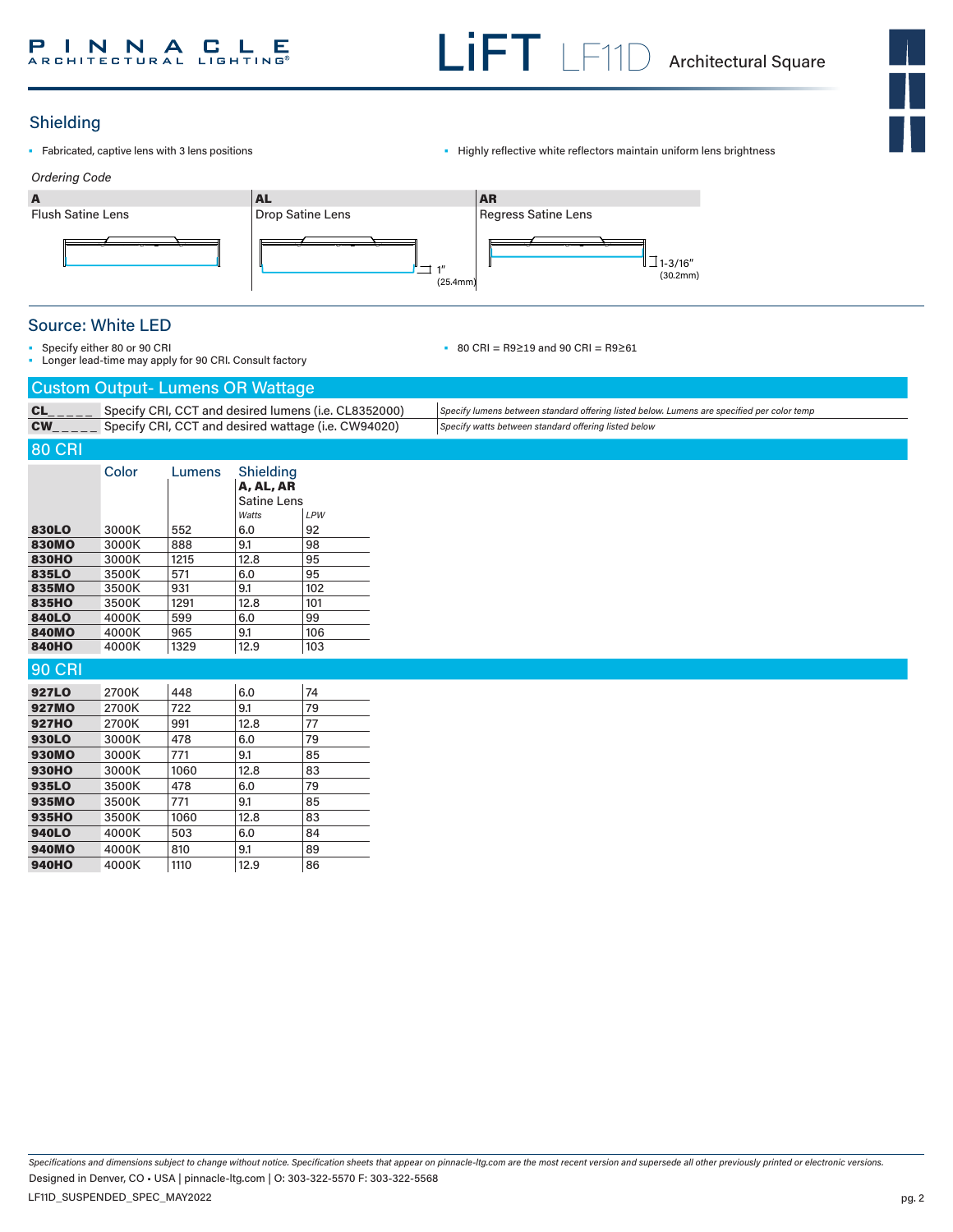## Mounting

- Aircraft cables and pendants mount directly to a standard junction box or structure
- Canopies and pendants match fixture finish, power cords are white, grey, or black depending on fixture finish. See Finish section for additional details.
- Must specify overall pendant length of 12", 18" or 24"
- Must specify cable length, either 48" or 120" standard, field adjustable
- Tie off fixture to structure with retention wires<br>• Maximum fixture weight is 15 lbs
- Maximum fixture weight is 15 lbs



#### Voltage

• Some LIFT configurations will not accommodate all voltage options; consult with factory

| U              | Universal |
|----------------|-----------|
| 1              | 120 volt  |
| $\overline{2}$ | 277 volt  |
| 3              | 347 volt  |

#### **Driver**

- Standard Driver Option = FSD
- Driver Lifetime: 50,000 hours at 25°C ambient operating conditions
- For more Driver options, see Pinnacle Resource Guide on download pages at pinnacle-ltg.com

| Factory Select Driver 1%, 0-10v                           |
|-----------------------------------------------------------|
| Osram Optotronic, 1%, 0-10v                               |
| Osram Optotronic 347v, 1% 0-10v, requires 347v option     |
| eldoLED ECOdrive 1%, 0-10v Logarithmic                    |
| eldoLED ECOdrive 1%, 0-10y Linear                         |
| eldoLED SOLOdrive 0-10v, 0% Logarithmic                   |
| eldoLED SOLOdrive 0-10v, 0% Linear                        |
|                                                           |
| eldoLED SOLOdrive .1%, DALI (logarithmic)                 |
| eldoLED SOLOdrive .1%, DALI (linear)                      |
| <b>Lutron Drivers</b>                                     |
| Lutron Hi-lume Soft-on, Fade-to-black 1%, EcoSystem, LDE1 |
| Lutron Hi-Lume 1%, 2-wire, Lutron-LTEA2W, 120v only       |
|                                                           |

• Some LIFT configurations will not accommodate all driver options; consult with factory

*Specifications and dimensions subject to change without notice. Specification sheets that appear on pinnacle-ltg.com are the most recent version and supersede all other previously printed or electronic versions.* Designed in Denver, CO • USA | pinnacle-ltg.com | O: 303-322-5570 F: 303-322-5568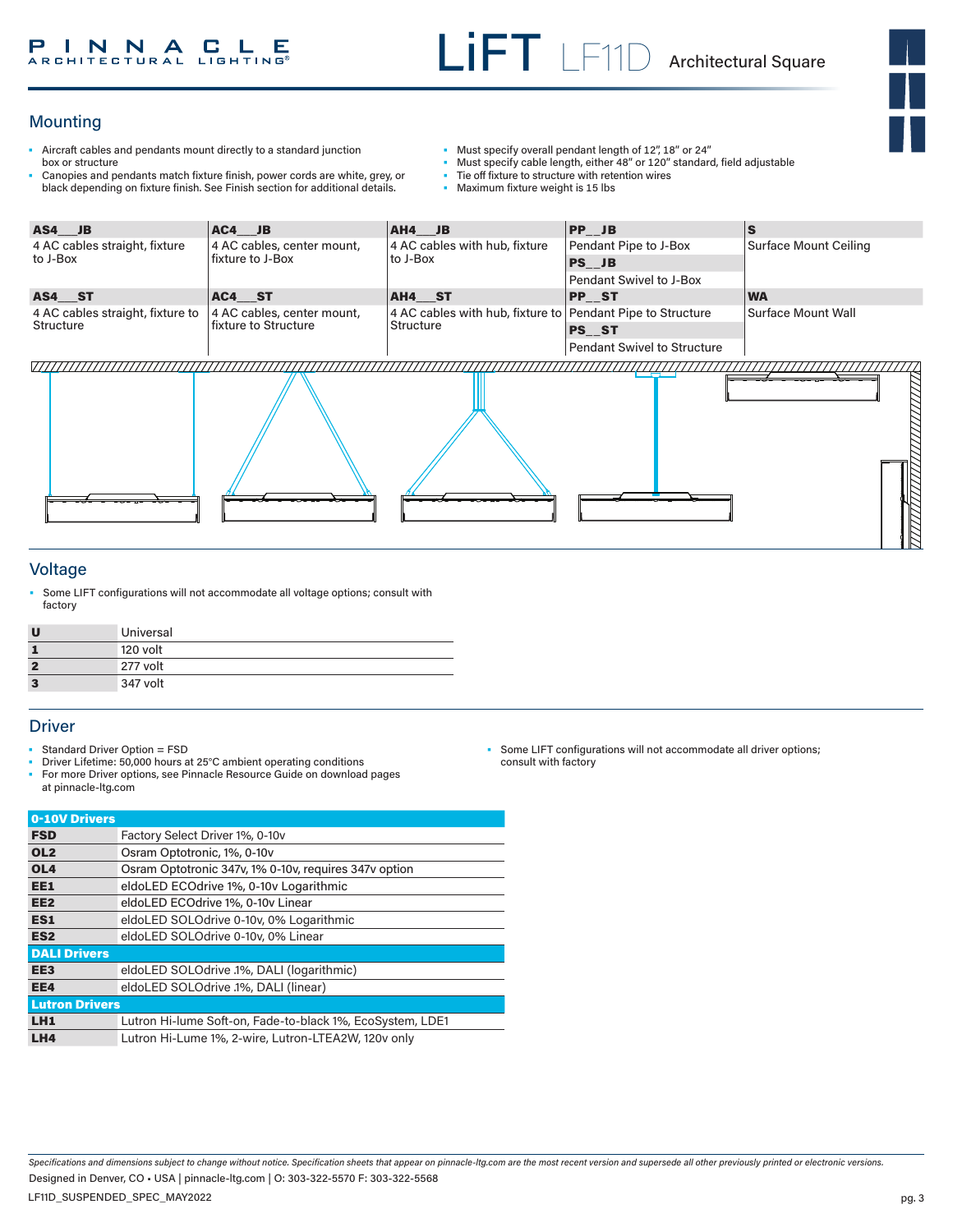• For more Battery options, see Pinnacle Resource Guide on download pages

## **Circuiting**

- Select fixture circuiting from options below
- Some LIFT configurations will not accommodate all circuiting options; consult with factory

|   | Single Circuit                |
|---|-------------------------------|
|   | <b>Emergency Circuit only</b> |
| N | Night Light Circuit only      |

#### Battery & Emergency

- Select battery or emergency options if required
- Battery duration is 90 minutes
- Test button is integral to fixture

|            | No Battery                                                  |                                                                      |  |  |
|------------|-------------------------------------------------------------|----------------------------------------------------------------------|--|--|
| 1IRC       | lota 10w Remote                                             |                                                                      |  |  |
| 1IRH       | lota 20w Remote                                             |                                                                      |  |  |
| 1PRL       | Bodine 7w Remote                                            | <b>For Approximate Battery Lumen Output</b>                          |  |  |
| 1PRS       | Bodine 7w Remote, Self Testing                              | • Multiply battery wattage X fixture LPW shown on Lumen Table        |  |  |
| 1PRD       | Bodine 10w Remote, Dual Flex                                | $\cdot$ 10 (watts) x 92.3 (LPW) = 923 battery lumen output           |  |  |
| 1PRH       | Bodine 20w Remote                                           |                                                                      |  |  |
| <b>FSG</b> | Factory Select Automatic Load Control Relay (ALCR)          | <b>Battery &amp; Emergency Ordering Examples</b>                     |  |  |
| GI         | Emergency Transfer Switch (ETS) DR Emergency Control Device | • Single circuit, 10w integral battery<br><b>Ordering Code: 1-1P</b> |  |  |
| <b>GB</b>  | Bodine GTD, Generator Transfer Device                       | - Emergency circuit only, 10w integral battery Ordering Code: E-1P   |  |  |

at pinnacle-ltg.com

#### Finish

• Standard powder-coat textured white, metallic silver, textured black, graphite or bronze painted finish; consult factory for chip of standard paint finishes

• Selecting a fixture finish other than white may impact lumen output; consult factory for more information

| W               | White (white cord/white canopy)              |
|-----------------|----------------------------------------------|
| S               | Metallic Silver (grey cord/silver canopy)    |
| BL              | Textured Black (black cord/black canopy)     |
| <b>BR</b>       | Bronze (white cord/bronze canopy)            |
| <b>GR</b>       | Graphite (white cord/graphite canopy)        |
| $\overline{cc}$ | Custom Color (white cord/color match canopy) |

## Fixture Options

• Additional options to enhance the fixture and finish of the product

| <b>AM</b>  | <b>Antimicrobial Paint</b> |
|------------|----------------------------|
| <b>GMF</b> | Internal Slow Blow Fuse    |

### **Controls**

- Pinnacle Lighting offers easy to specify network control solutions that connect to an intelligent centralized system to maximize lighting energy efficiencies or integral sensors for individual fixture control
- Pinnacle Lighting fixtures ship technology ready; comissioning by others
- Controls can only be used with Single Circuit (**1**) or Emergency Circuit (**E**) • Contact factory for any non-standard configurations for layout, placement, or EM options
	- One sensor per housing typical, contact factory for more information

|              | <b>Solution</b>                     | Components      | Network/Sensor                    | Connection             | <b>ROD Drivers</b>                | <b>Limitation</b>           |
|--------------|-------------------------------------|-----------------|-----------------------------------|------------------------|-----------------------------------|-----------------------------|
| <b>DLMFC</b> | Legrand Wattstopper DLM             | <b>LMFC-011</b> | Digital Lighting Management (DLM) | Wired, two RJ45 ports  | OL <sub>2</sub> , OL <sub>4</sub> | None                        |
| <b>ENLI</b>  | Enlighted IOT                       | CU-4E           | <b>Enlighted, Remote</b>          | <b>Enlighted Cable</b> | Any 0-10y                         | Not available with 347 volt |
| <b>ENLC</b>  | <b>Enlighted Connected Lighting</b> | CU-4E           | <b>Enlighted, Remote</b>          | <b>Enlighted Cable</b> | Any 0-10v                         | Not available with 347 volt |